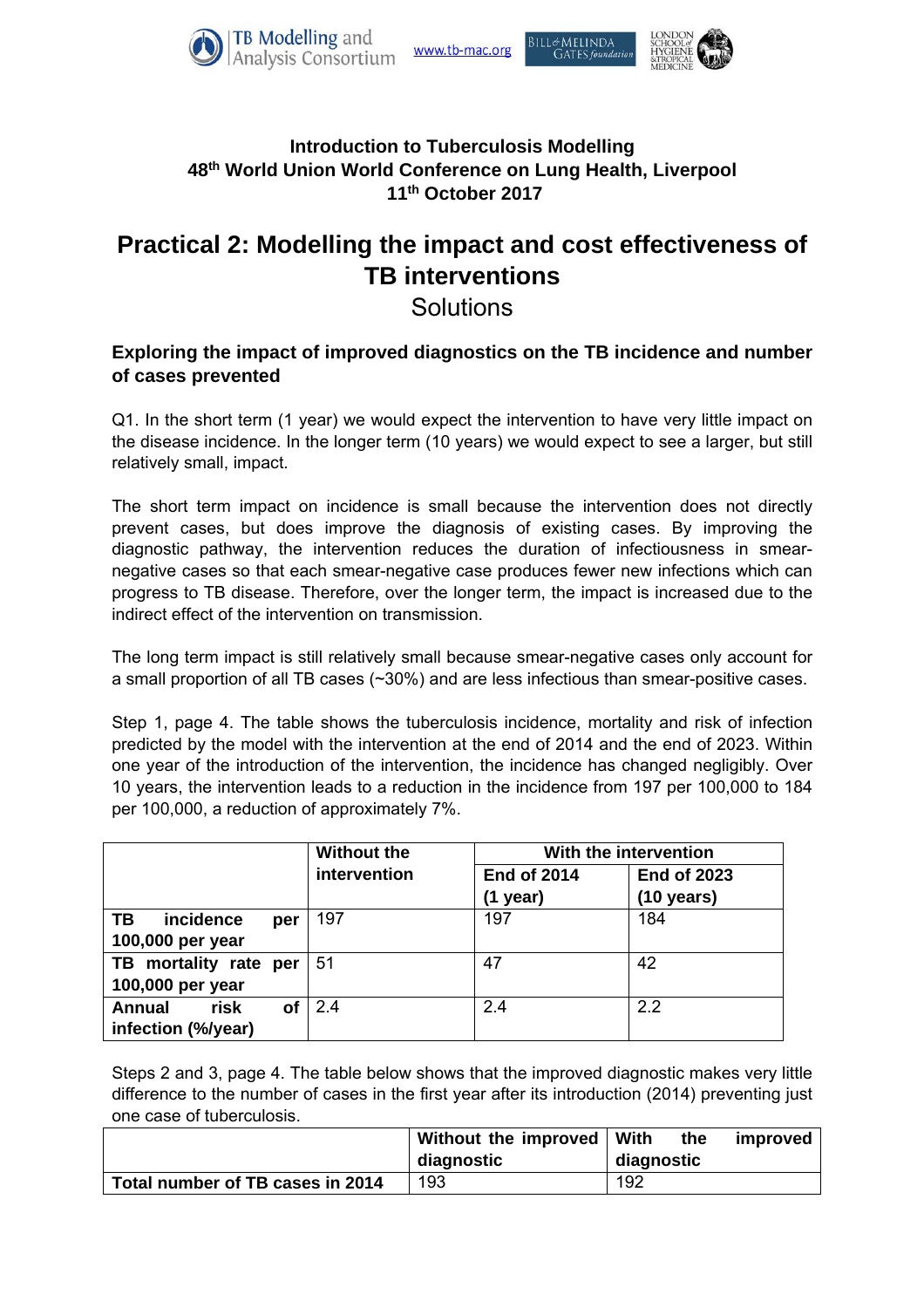





Step 4, page 5. The model predicts that over a 10 year period, 1969 cases would have occurred in the population if the current diagnostic algorithm was used. With the new diagnostic test 1906 cases would occur. Therefore the new diagnostic test would prevent 63 (=1969-1906) cases over 10 years. This number is **more than** 10-fold greater than the number of cases prevented in 2014 (1 case) multiplied by the duration of the time period considered (10 years).

Q3. The number of cases prevented over a ten year period (63) is much higher than the number of cases prevented over one year multiplied by the duration of the time period considered (10 years), i.e. 10. The difference between these two numbers results from the effect of the intervention on transmission. As cases are prevented, the number of new infections occurring each year (i.e. the risk of infection) also declines, which means that the number of individuals who are at risk of progression to disease also decreases.

Q4. (optional) When the effective contact rate is very high (20 per year) the intervention prevents 98 cases over 10 years. The total number of cases prevented is higher than when the effective contact rate is 15 per year due to the increased background incidence. However the percentage reduction in the number of cases is the same ( $\approx 3\%$ ). This is because, as we saw in the supplementary questions of practical 1, the amount of disease due to recent transmission remains relatively constant when the risk of infection changes.

#### **Calculating the cost and cost effectiveness of introducing the new diagnostic**

Q5. The number of diagnoses in smear-negatives will initially increase when the new test is introduced. This results from an increased number of cases being detected because of the increased sensitivity of the test, compared to that of X-ray. However as the tuberculosis incidence falls as a result of the intervention, the number of diagnoses in smear-negative cases will also fall.

As the diagnostic algorithm for smear-positive cases is unchanged you might expect the number of diagnoses of smear-positive cases to remain unchanged. However, the improved diagnosis of smear-negative cases leads to a small reduction in the number of infections resulting from each case, which in turn translates into a reduction in the incidence of smearpositive cases in the population.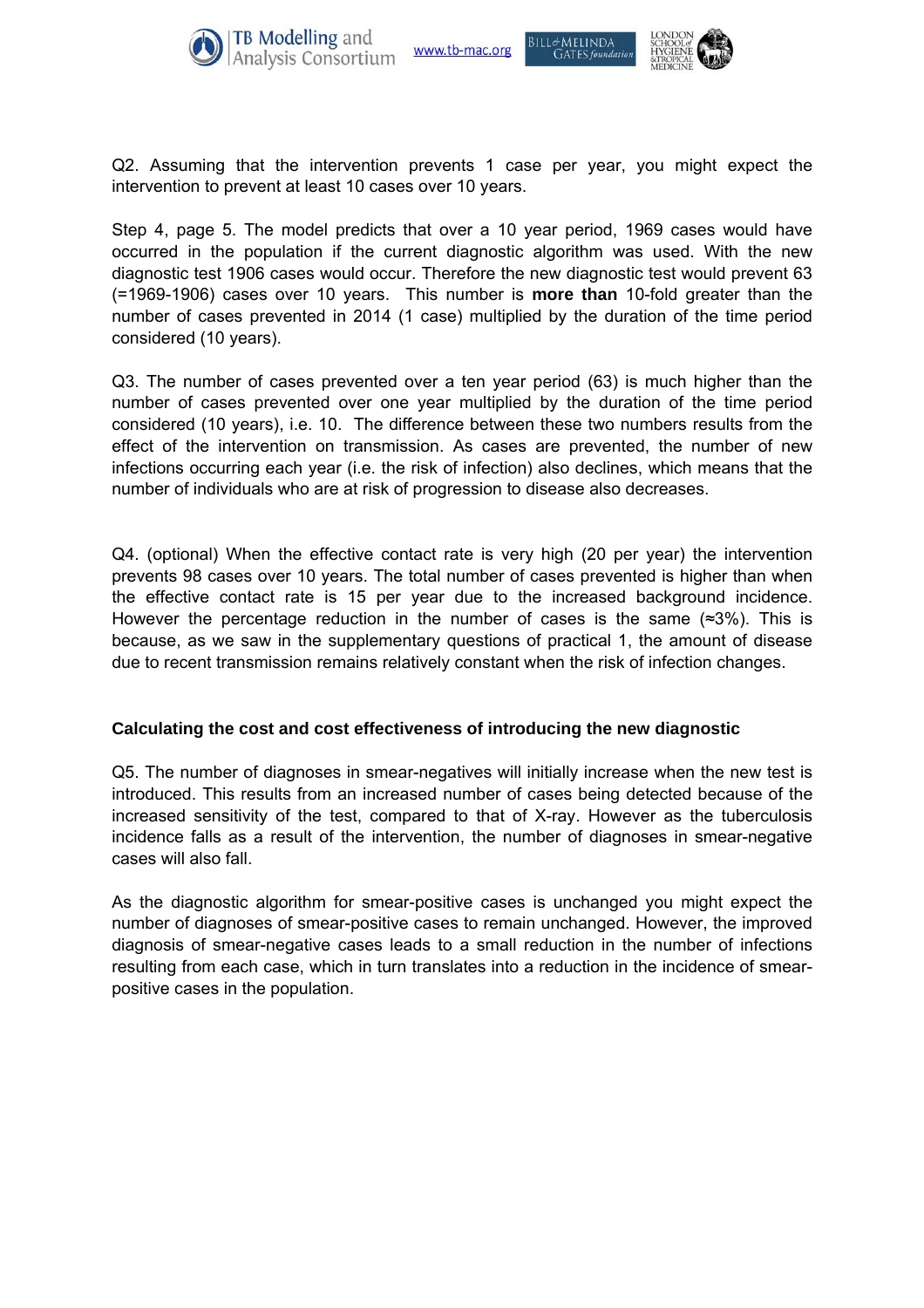

**Graph 3:** The number of TB diagnoses per week following the introduction of the new diagnostic in 2014.

Step 1, page 5. The following figure shows what you would have seen in Graph 4.



**Graph 4:** Predictions of the weekly numbers of smear-positive and smear-negative TB cases whose sputum is examined using smear microscopy, the weekly number of tests carried out using the new diagnostic in smear-negative cases and the number of smearnegative cases who are examined using a chest X-ray.

When the new diagnostic is introduced, the number of examinations carried out using X-ray drops to zero, since all smear-negative cases are no longer examined using X-ray. The new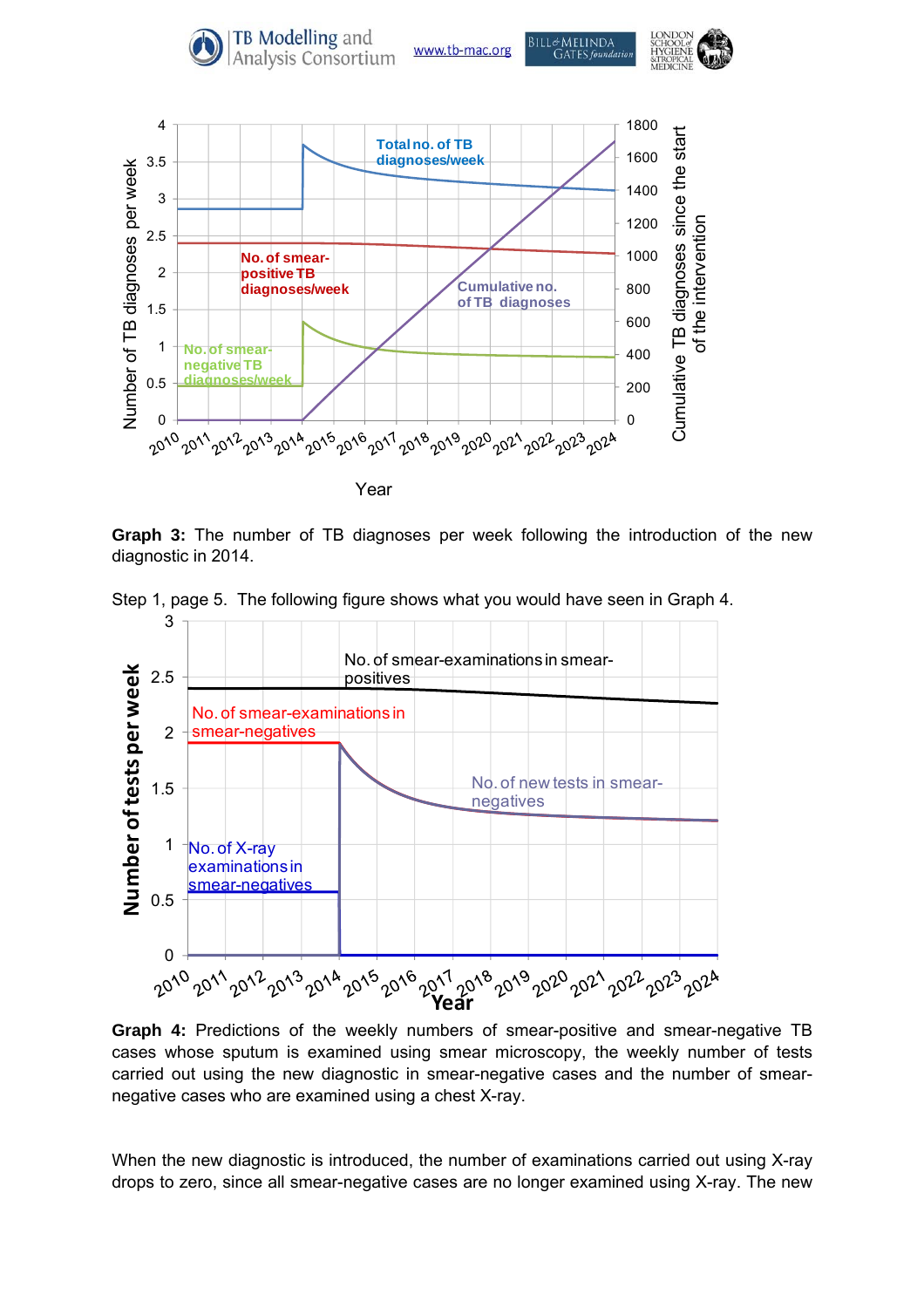





diagnostic is now offered to all sputum smear-negative cases (compared to 30% of cases being offered X-ray before the intervention) so, when the new diagnostic is introduced, the number of new diagnostic tests used equals the number of sputum-smear examinations in smear-negative cases. (Note that if you click on the button for Num\_new\_test\_for\_smneg, at the bottom of the graph you will see that the line for the number of smear examinations carried out among smear-negative cases matches the line for the number of new diagnostic tests used for smear-negative cases). Over time, the numbers of all tests used in the new algorithm declines as the incidence of tuberculosis falls.

Q6. The cost associated with introducing the intervention is much greater than the cost of continuing with the current diagnostic algorithm (\$249,256 compared to \$86,423). The increased cost is a consequence of the increased cost of the new diagnostic test compared to X-ray (\$20 vs \$10) and the increased proportion of smear-negative cases offered the new test compared to the proportion offered X-ray (100% vs 30%).

Q7 a). The average cost effectiveness ratio (ACER) is given by the following formula:

Total cost of intervention/Total impact of intervention

Using the number of cases diagnosed as our measure of impact the ACER is equivalent to the average cost per case diagnosed which is displayed in graph 6. If we continue with the current diagnostic algorithm the ACER  $=$  58 dollars per case diagnosed; if the new diagnostic test was introduced the ACER = 147 dollars per case diagnosed.

b) This places the new intervention in the upper right corner of the cost-effectiveness plane. The new diagnostic test is more expensive than the existing algorithm but is more effective in diagnosing TB cases.



*New intervention less costly* 

c) To assess which intervention was most cost-effective you would need information on the health impacts resulting from diagnosing more cases as a result of introducing the new